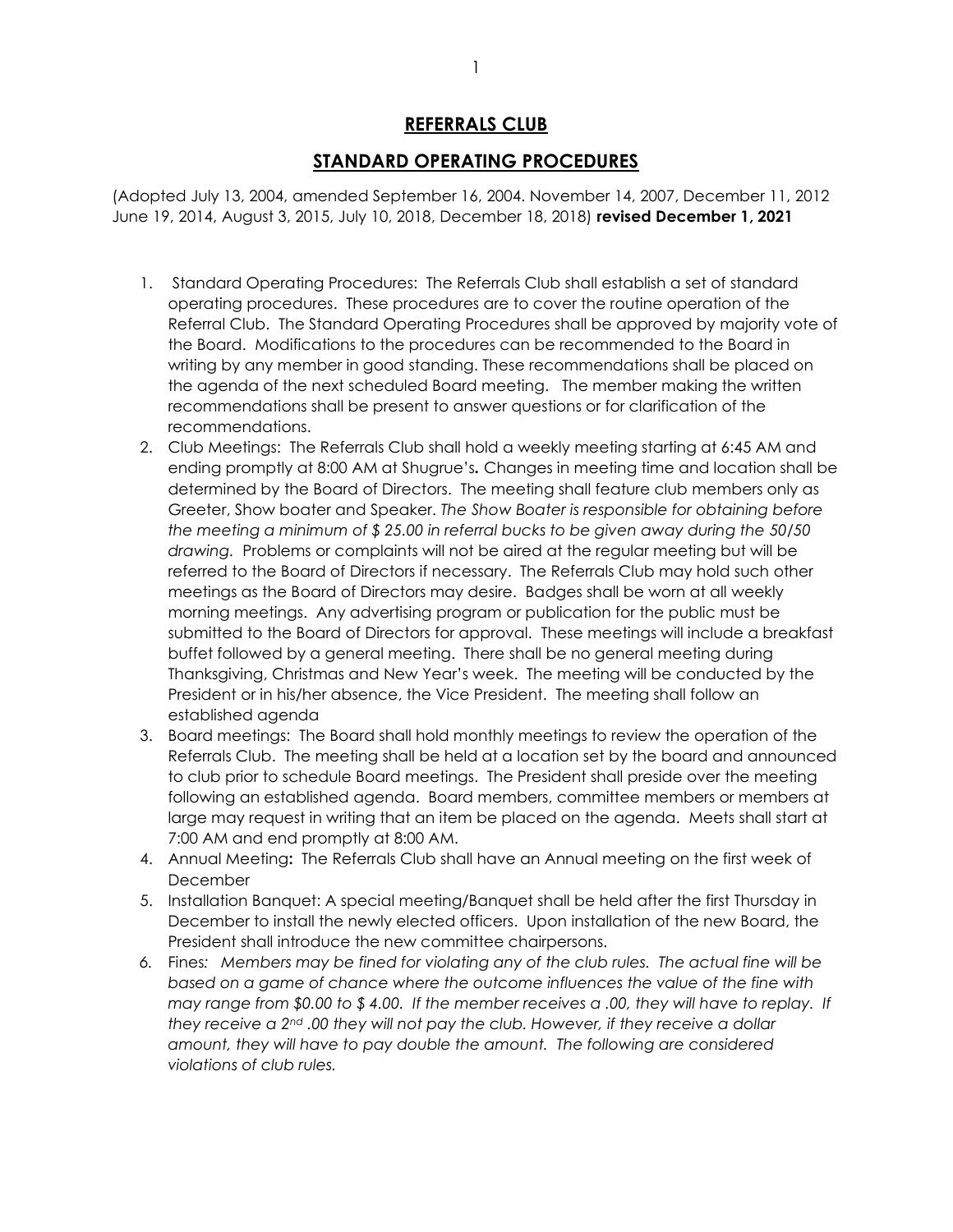- a. No membership badge
- b. No card caddy
- c. Late to meeting
- d. Missing members card
- e. Missing secret hand shaker
- f. Missed previous meeting
- g. Pictures in the paper (no advertising)
- h. Cell phone ringing or phone calls (during the meeting)
- i. Sergeant at Arms has authority to impose one additional Fine as deemed appropriate by President and Sergeant at Arms
- j. Leaving weekly meeting early
- k. Not having a referral

Standing fines: Any member that is a no show for Greeter, show boater or speaker, will pay a fine of \$ 25.00. The Board of Directors can only grant exceptions to this rule. If a member misses a monthly mixer, and all current members have 30 days to visit new member's location \$15.00 each business if missed within 30 days. A sign-up sheet will be left at the new business and turned in after 30 days. \$15.00 if you miss Mixer. If a member misses a meeting and needs to makeup the meeting due to excessive absences, he or she can attend the monthly board meeting that they attend.

- 7. New Members: All new members have 90 days to visit all existing members and have each business sign the brochure, to be turned in within the 90-day period. If a business is home based, it is the existing business discretion if they want the new member to visit them or just have them sign the form, after brief description of home base business
- 8. Committees: The Board of Directors shall determine the number and purpose of all special and standing committees necessary to the achievement of the objective and purposes of this club. Once established it is the responsibility of the Board of Directors to find qualified candidates to fill the position of chairperson of the established committee. General dues and responsibilities shall be outlined by the Board as to the expectations and objectives of said committees. Members that have remained in the club for more than one year are expected to serve on one of the committees listed below after their first year of membership.
	- A. Nominating Committee: See by laws for individuals required as well as duties and responsibilities of this committee.
	- B. Ethics Committee: The Ethics Committee will be composed of one or two active members. The Ethics Committee ensures compliance with the Referrals Club by laws and mediates any grievances. Results of any hearing shall be forward to the Board of Directors. The Ethics Committee shall serve as an arbitrator. They are charged with the responsibility to bring the parties together for resolution.
	- C. Social Committee: The Social Committee shall promote social activities for members and spouses at the direction of the Board of Directors.
	- D. Membership Committee: The Membership committee shall be responsible for interpreting the classification of potential members and to inform the Board of Directors of any conflict of interest. The membership committee shall further decide ways and means of increasing membership in the club. The Membership Committee will see that prospective members receive an application and information packet on being a member of